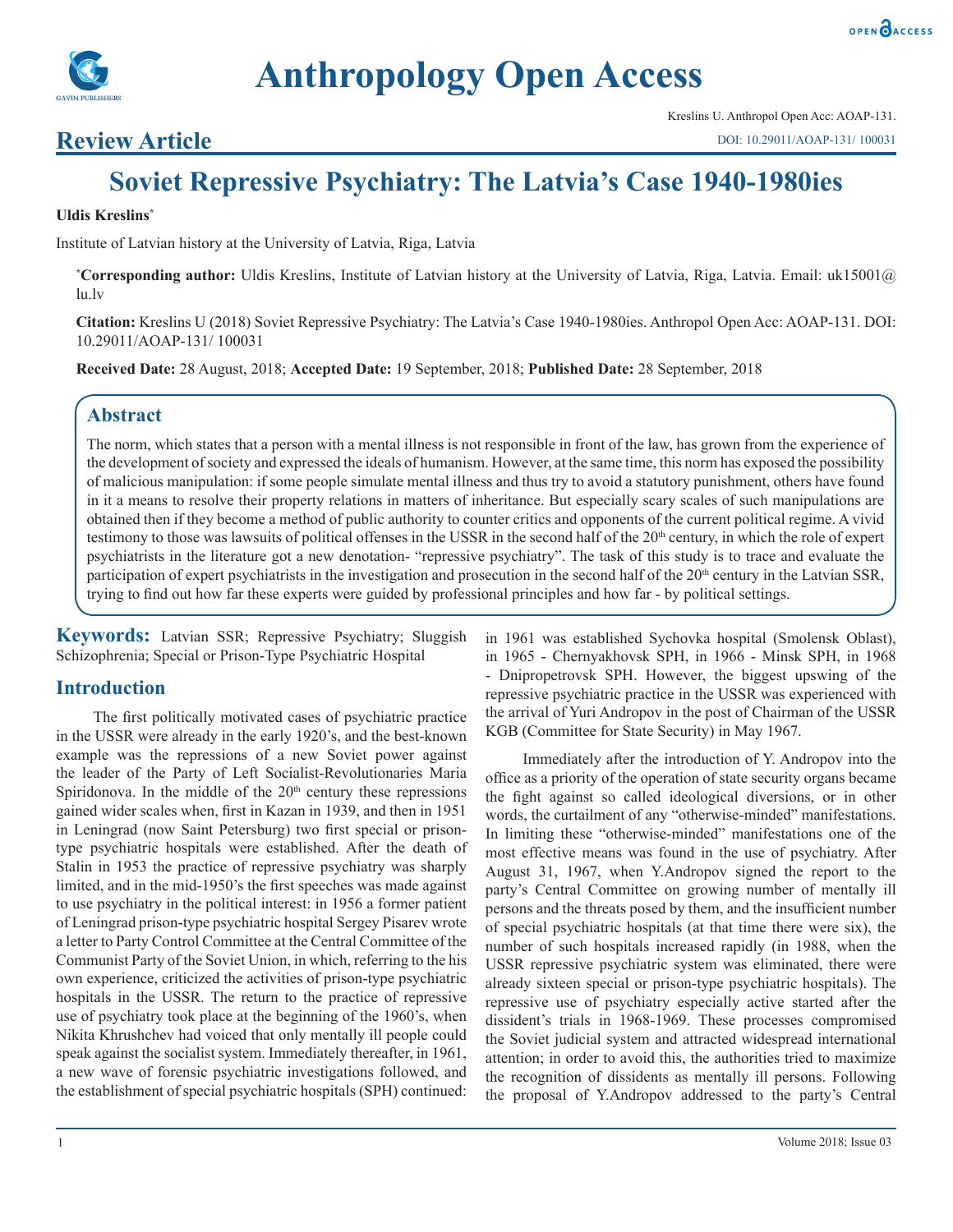Committee on April 29, 1969, doctors were instructed to compile a list of diseases, the diagnosis of which would allow to recognize the accused as incapacitated and to send him to special psychiatric hospital [1]. As the most popular psychiatric diagnosis in the late 1960s, replacing the diagnosis "paranoid personality development" used in N. Khrushchev time, become "sluggish schizophrenia" developed by academician Andrei Snezhnevsky. According to the theory of this diagnosis, schizophrenia can develop very slowly and without visible symptoms, which made this diagnosis very suitable for the needs of the KGB [2,3]. The repressive nature of the Soviet psychiatric system became vividly revealed in the late 1980's, when the principles of accounting to psychiatric patients were changed - immediately afterwards, only one in 1988, 734 thousand people were removed from the psychiatric register of the USSR.

As one of the USSR republics, Latvia also entered in the space of Soviet "repressive psychiatry" in the 1940's, however, in comparison with the experience of others Soviet republics, the practice of repressive use of psychiatry in Latvia was more moderate and less harsh. For illustration can be mentioned only the fact that in Latvia, like in Lithuania and Estonia, none special or prisontype psychiatric hospital was established. The main explanation for this, most likely, was to be found in the recent experience of Latvia as an independent state, on the backdrop of which a sharp rising of the number of people with mental illness - and many of them had relatives and friends, who after the war lived at the West - could summon undesirable comparisons and conclusions.

#### **Sources and Literature**

By the comparative "moderation" of repressive psychiatric manifestations, at least in part, can be explained the fact that there is little information about the forms and methods of repressive psychiatry in the Latvian SSR. If in Russia the dissident movement through western publishing houses and local dissident editions began to inform the world community about the use of psychiatry in the USSR in the political interest since 1965, and over the time the list of literature devoted to this theme may show both the memoirs of former patients of repressive psychiatry [2] and the descriptions of the history and development of the Soviet repressive psychiatric system [4,5], then about the repressive psychiatric practice in the Latvian SSR such descriptions and reminiscences, unfortunately, are few. More widely known was the case of the former chairman of the Kraslava district kolkhoz (collective farm) "New Guard" Ivan Yakhimovich, arrested in 1969: his case is being mentioned in study, describing the passive resistance in the Latvian SSR [6], and in 1991 a description devoted to I. Yakhimovich's case was published by the magazine "Daugava" [7]. However, there is no comprehensive study on this subject.

The given research is the attempt to look at several cases of a number of forensic psychiatric examinations in which persons were admitted as mentally ill. The central matter of the research is the order of implementation of psychiatric expertise: the examination procedure, it motivation, content and the results of the medical treatment recommended by the expert opinion. The research is based on materials of the criminal cases of former Latvian SSR KGB that are stored in Latvian State Archive of the Latvian National Archive (LNA LSA, Foundation 1986). In total, eighteen cases are analyzed here. In more than half - ten out of eighteen cases the accusations were made about anti-Soviet agitation and propaganda, what in practice in most cases meant the distribution of anti-Soviet letters or leaflets.

## **Development of Forensic Psychiatric Expertise Institute in the Latvian SSR**

The formation of the forensic psychiatric expertise institute in the Latvian SSR occurred at the end of the 1940's when two leading psychiatric institutions were founded: in September 1945, a Republican psychiatric hospital was organized in Riga, and in April 1948 also the Republican psychiatric dispenser in Riga started work. Initially, in the late 1940's, only outpatient forensic psychiatric examinations were carried out in Latvia, in which physicians of the psychiatric dispenser participated as experts. The stationary expertise's at that time, if necessary, were implemented at the Central Institute for Forensic Psychiatry named after Professor Serbsky in Moscow.

The first acts of forensic psychiatric examination were relatively short - from the one till three pages. And already from the beginning, in the first acts of forensic psychiatric examinations the imperial nature of the institution of forensic psychiatric examination becomes clear: the Russian language is dominated for the implementation of forensic psychiatric examination, that, in cases where the native language of a surveyed person was Latvian and he did not manage the Russian language, undoubtedly influenced the behaviour of the person subject to the expert examination (especially this was attributable to stationary expertise at the Serbsky Institute in Moscow).

1950s-1960s is the time when the formal procedure for forensic psychiatric examination is chiselled. By the appearance of the first Soviet specialists trained at local higher education institutions in Latvia, there are starting to be implemented also stationary forensic psychiatric examinations. Expertise acts do not exceed 2-3 pages, the psychological state of the surveyed persons is practically in all cases determined already in the first examination, there are no complaints or questions from the surveyed persons or their lawyers for the expert judgment - in other words, forensic psychiatry works as a conveyor. In the circumstances of a planned economy, the work of the institute of forensic psychiatric expertise also acquires the planning features, and in the annual reports of the Republican psychiatric dispenser there appears an indication of the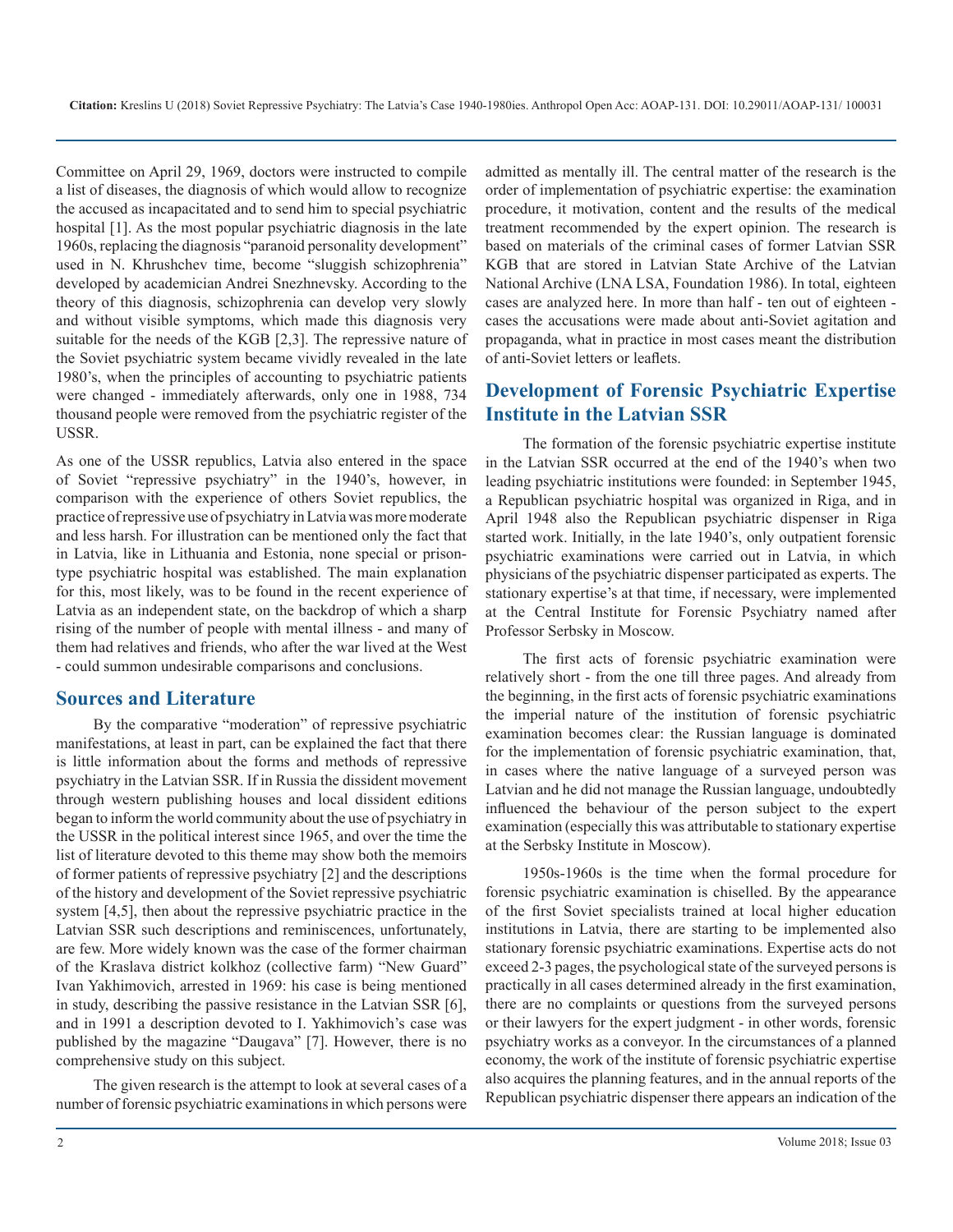number of expertise's carried out in relation to the previous year.

The turning point in the operation of the institute of forensic psychiatric expertise in the Latvian SSR became the end of the 1960s, when two criminal cases which attracted the massive public attention come to court. The first of these was the already mentioned case of I.Yakhimovich, and the second was the case of talented mathematician Ilya (Eliyahu) Rips. Both of these cases were reported by Western broadcasts, therefore special attention was paid to the implementation of forensic psychiatric expertise: I. Yakhimovich's stationary expertise act was written on six pages, while the I.Rips's expertise act - even on 13 pages. In addition, a representative of the Serbsky Institute in Moscow, Senior Researcher of the Institute, Margarita Talce, also participated in the I. Rips survey as a member of the expert commission. The influence of specialists of the Serbsky Institute was evident in the expert opinions: if I.Yakhimovich's examination expertise's act describes his political views as "unhealthy reformist ideas" [8] with the phrase which at that time was widely used in Moscow dissident processes -, then in the case of I.Rips Latvia finally got acquainted with the A.Snezhnevsky's diagnosis "sluggish schizophrenia" [9]. However, the big work that was carried out in the implementation of forensic psychiatric expertise was destroyed by one fact: in both cases as advocates of the defendants were eminent lawyers from Moscow - Sofiya Kalistratova and Semyon Ariya - who were not just statists at the court. They both set questions not only on the content of the charges, but also on the conclusions of forensic psychiatric examination. And this active action of the lawyers brought results: in the case of I.Rips, the lawyer's statement forced the court change the treatment regimen recommended in the expert report and, instead of a special psychiatric hospital, he entered the Republican psychiatric hospital in Riga, while in the case of I.Yakhimovich, the expert who was summoned by the court, after many speeches of the witnesses who favoured I.Yakhimovich, acknowledged that it was necessary to make another forensic psychiatric examination.

These two court cases changed the approach to the implementation of forensic psychiatric examinations. Hereafter in the course of investigating and in the court proceedings, the questions for experts and the summoning of experts to court hearings become commonplace. In 1970's-1980's the acts of expertise become more detailed - usually they had in the amount of 5-6 pages, but in Sokurenko case has even 15 pages. For the rise authority of forensic psychiatric expertise in the first half of the 1970's witnesses a new practice in expertise acts: the names of experts include not only the titles of post they occupy, but also the names of the scientific degrees, which assigned academic status to the expert's opinions.

#### **Motivation for Appointment of Forensic Psychiatric Expertise**

The first step towards the implementation of forensic psychiatric expertise was the decision to appoint a forensic psychiatric examination. That decision was assumed by the investigator of a particular case on the basis of the relevant articles of the Criminal Procedure Code. The fact that the forensic psychiatric examination was selective, i.e. it was not determined in all cases, gives the impression that this selection was objective in nature and on a case-by-case it was based on clear and objective criteria and considerations. However, if we acquaint the real criminal cases, it may be seen that there cannot talk of a certain system of criteria of the eighteen cases examined, only seven cases of forensic psychiatric examination had clear and understandable motives: previous head injuries and organic lesions (Titov, who was accused of burning the Latvian SSR flag, for example, had suffered a brain injury in a car accident) [10], the accused's complaints of ill-feeling (in an attempt to send to the West of own literary writings the accused Roze complained about his nervous health during the investigation) [11] and the accused's long experience of using alcohol and drugs, that may referred to the accused's behaviour and memory (for example, Sasnovsky, who was charged in desecrate the Plane of Honor at the Ogre District, had been using narcotic containing medical preparations for a long time) [12].

Meantime, in most cases the motives of forensic psychiatric examination seems very subjective. In some of these cases expertise was appointed on the grounds that the accused had shown signs of mental illness during the investigation. Even if we disregard the formal aspect of this argument - the fact that such an opinion was expressed by the investigator of a case, that is, by a person without "special knowledge", but it is exactly what psychiatrists usually reproach to a critics of their work - it is clear that this is a very subjective opinion, and especially this subjectivity was evident in those cases when the accused was a religious person (Kaktins, Sprude, Valtere), about whose beliefs and religious experiences the investigator-atheist by definition not able to judged. In other cases, as the argument was oddities in the behaviour of the accused that were mentioned by relatives and witnesses, even without attempting to critically assess the obvious subjectivity of this testimony (in the Geidane's case the manner of her dressing and she's "boyish behaviour" were noted as oddities) [13], like as the efforts of relatives and friends of the accused, highlighting his behavioural oddities to protect him from a real criminal sentence (Kmit, I.Rips). The case of Muhin, who was charged with the production and distribution of leaflets against the Soviet regime, should be mentioned separately: as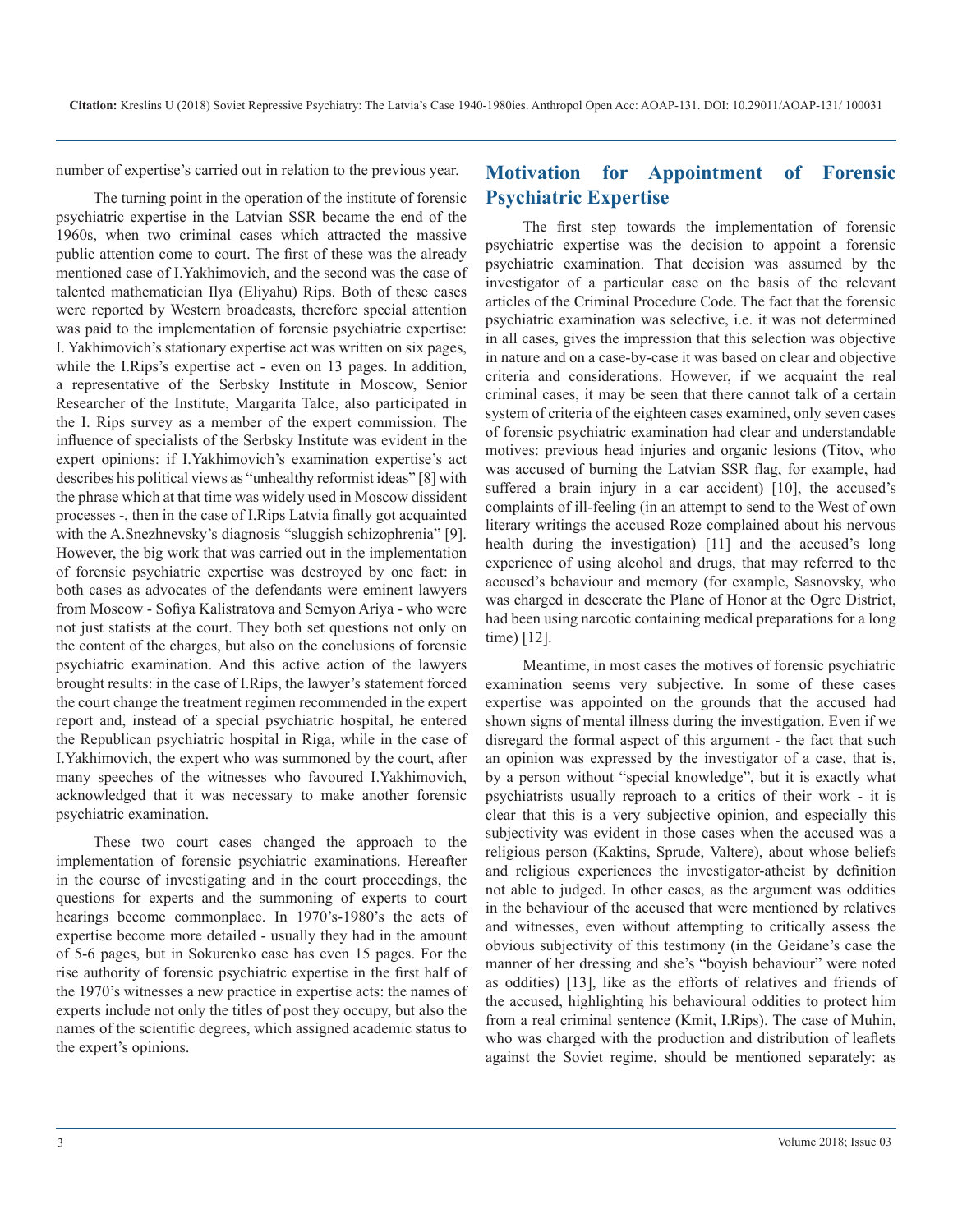justification for the appointment of forensic psychiatric expertise, the investigator referred [14] to the way of the production and distribution of leaflets (leaflets were prevalent during the daylight and the leaflet text indicated the address of the accused place of residence, what, from the investigator's point of view, apparently, were the symptoms of "illness").

#### **Content of Forensic Psychiatric Examination**

The central stage of the forensic psychiatric expertise was the examination itself and the resulting expert report, in which, based both on the characteristics of the person biography and its somatic, neurological and psychological state, a conclusion was reached on the psychic sane of the person. The main objections in the characteristic of the person under observation cause two traits at the expert reports.

Firstly, it is proportion between the somatic and neurological state of person - factors that reflect objective parameters of the organism - and the psychological state of it, estimate of which was based on the analysis of the expressions, judgments and behaviour under expert's observation. In all the expert reports the section of objective indicators was not only very brief (for example, it was worded in one sentence in the Sprude's case and in two sentences in the Muhin's case), but also disproportionately short in relation to the characterization of the psychic state; moreover, with the exception of indications of age-related deviations, no deviations were found in these objective indicator. This means that, in determining the mental health of person, according to the expert panel, the main thing were his attitudes and beliefs, not the objectively measurable indicators, and the fact that these objective indicators were within the norm and did not show any deviation did not affect the conclusion of the expert commission in any way.

Secondly, they are subjective formulations used in the characterization of the psychological state of the person under observation. The most frequently formulations "behavioural oddities" and "crazy ideas" ("*бредовые идеи*") were mentioned as inalienable signs of mental illness. It is especially difficult to understand how and according to which criteria psychiatric experts define and recognize "crazy ideas": in the case of Kmit, for example, in the description of "crazy ideas" were his critical judgments about the system of kolkhozes in Latvia [15], in Unger's case - his complaints about damaged health as a result of treatment [16], in the case of Shunenkov - his ideas for reforming society [17].

Separate mention should be made of I.Yakhimovich's expertise act, in which psychiatry experts retired from the usual practice of avoiding political assessments and the political engagement of forensic psychiatric expertise was already clearly visible. The outpatient expertise report found that I. Yakhimovich had "a lot of gross contradictions in his political reflections" and that he does not understand his actions as "criminal and treacherous" [18] - to which his lawyer pointed out that with political valuations expertise went beyond its competence, but criminal charges can be recognized only by the court [19].

All above mentioned allows one conclusion to be drawn: in the work of forensic psychiatric examination, determining the mental health of the person, a strong subjectivity dominated, which often gave rise to doubts as to the conclusions of the expert's reports. The same conclusion made the I. Yakhimovich's lawyer in the letter to the prosecutor's office emphasized that the description given in the expert report - not the I. Yakhimovich's objective somatic and neurological status indicators, nor the description of his psychological state - do not substantiate the conclusion of the expert opinion on the mental health of I. Yakhimovich.

But perhaps the most expressive illustration of subjectivity of forensic psychiatry was the Kmit's case. Kmit, born in 1888, was arrested on 19 April 1949 for the writing of anonymous anti-Soviet letters and their sending both to the political leaders of Latvian SSR and editorial offices of newspapers in Riga. His case investigator appointed an outpatient forensic psychiatric examination on April 29, and on May 10 the experts concluded that Kmit is mentally healthy and could be responsible in front of the law [20]. But then suddenly the desire to testify to his husband's case was made by his wife, and during the interrogation she announced to investigator that her husband had a megalomania, that he had strange dreams and ideas and that his relatives accept him as a person with psychological deviations. Immediately thereafter, the investigator of the case appointed a repeated forensic psychiatric examination that, in an expert report of 10 June, came to the opposite conclusion against its previous opinion, namely that Kmit is mentally ill and is not responsible for the offenses in which he is accused [21] Of course, as a theoretical assumption it may be possible that Kmit really became mentally incapable during this month, but the explanation was most likely to be simpler: one of Kmit's relatives was a former employee of state security organs, while another at that time worked at the Presidium of the LSSR Supreme Council. And apparently this also explains why Kmit's criminal case does not contain any indication for the implementation of psychiatric treatment applied to him.

# **Specialists Involved in Forensic Psychiatric Expertise**

In all of the eighteen criminal cases reviewed in the given study, the names of 27 Latvian SSR experts appear in the acts of forensic psychiatric examinations, but at here we will mention only one expert, whose biography is a vivid illustration to the entire institute of forensic psychiatric expertise. This is the chief doctor of the Republican psychiatric dispenser in Riga Olgert Kirchentall (Oļ*ģ*erts Kir*š*ent*ā*ls). He was appointed to the post by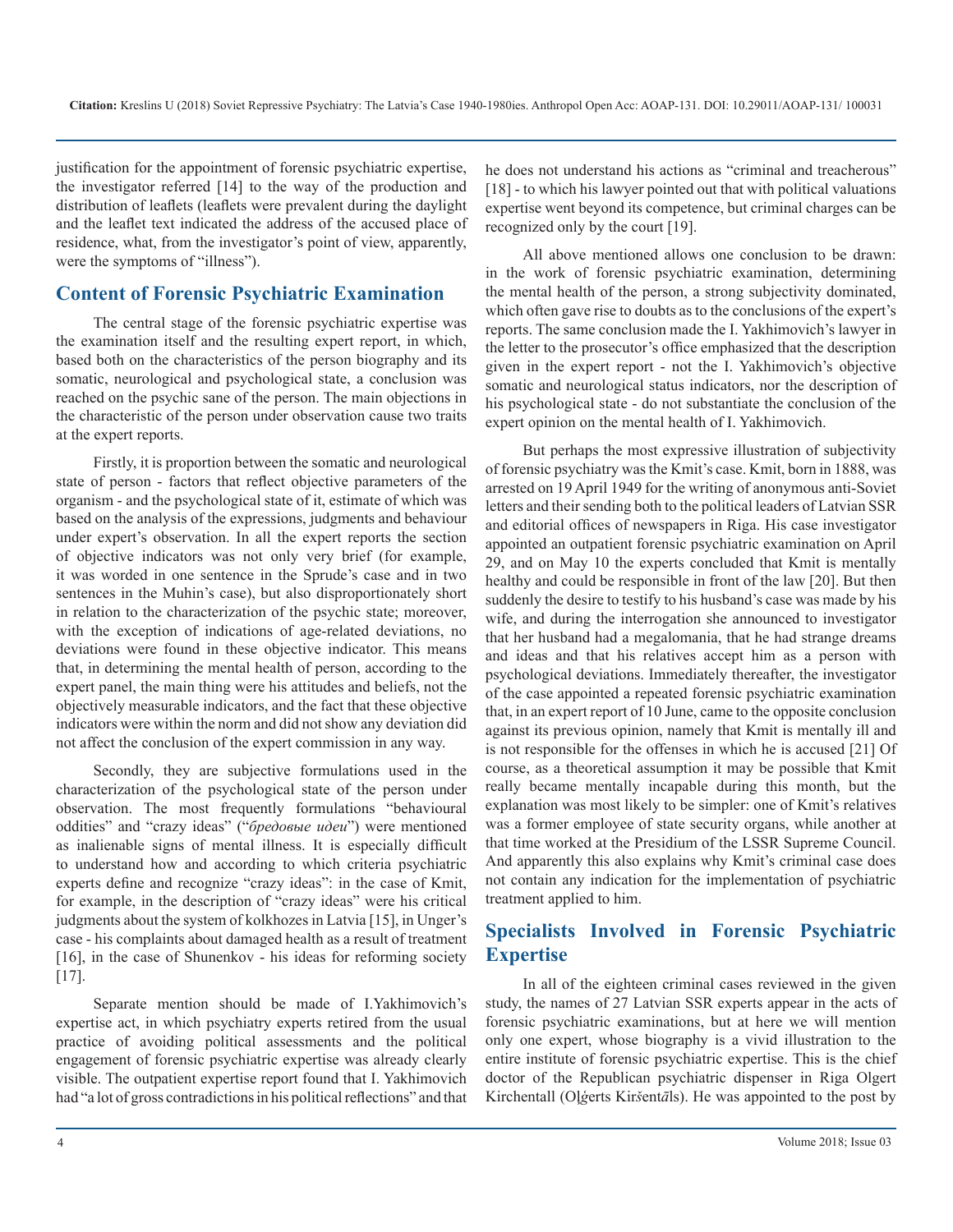Order of the Minister of Health of Latvian SSR on December 17, 1976 [22]. A surprise followed after the crash of the Soviet Union, when the files of the former Latvian SSR KGB became available. Then suddenly it turned out that it was exactly thirty years before he arrived at the Republican psychiatric dispenser in Riga as chief physician, in 1946 O.Kirchentall was tried as a former officer of the German intelligence and diversion group (awarded with Iron Cross 2nd Class), and on May 16, 1946, with the judgment of the Military Tribunal of the Baltic Military District, he was sentenced to a deportation for 20 years with a loss of further political rights for five years [23]. His place of deportation was Vorkuta, Komi Autonomous Soviet Socialist Republic, where he spent ten years, until 1956, when after repeated requests from relatives in the West (a father living in Norway, a mother living in the Federal Republic of Germany and a sister living in the UK early 1956 addressed letters to Nikolai Bulganin, Chairman of the Council of Ministers of the USSR) he was prematurely released. There is no reason to question the judgments in the literature that, while already in deportation, O.Kirchentall agreed to cooperate with the KGB, but in this case another interesting fact is that in 1976, when he entering the post of a chief doctor of the Republican psychiatric dispenser in Riga, in the Order of his appointment was mentioned his medical work experience - 24 years - that is, from 1952, when he was still in deportation.

In the entire context of this story, it is obvious, that a certain interests and motives stood behind to O. Kirchentall's career.

# **Deadlines for Treatment, Conditions for Treatment and Results of Treatment for People Undergoing Compulsory Treatment**

Deadlines for treatment*.* The duration of treatment for people subject to forced treatment varied from one year (Valtere, Putnaerglis) to six to eight years [24]. The shortest deadlines were generally based on human-health problems (Yelistarov, Valtere); similarly, shorter deadlines were also applied to "politically sensitive" cases [8,9], which, of course, was not mentioned as an argument in an expert judgment. However, it is not possible to talk about a definite and clear regularity in the deadlines of forced treatment.

Treatment regimen and place. Since there were no special or prison-type psychiatric hospital in Latvian SSR, when a person has been prescribed a special type psychiatric hospital, they were treated outside Latvia. The explanation, what considerations and which institute determined the choice of the particular treatment place does not appear in the criminal case materials of the cases examined, the Leningrad SPH (Yelistarov, Bunka, Kasyanov) was chosen more often as the treatment place, what apparently determined by the closeness of the hospital to Latvia. Less often as a place of treatment were Kazan SPH (Sprude, Valtere), Volgograd

SPH (Volkov, Lazda) and Chernyakhovsk SPH (Shunenkov).

Results of treatment. The main and most important indicator of treatment measures in the public interest is the results of treatment. The fact that the leading and academically recognized specialists of psychiatric treatment institutions participated in the work of the institute of forensic psychiatry gave reason to believe that the results of the treatment will reflect the latest achievements and practical possibilities of psychiatry of the time. However, the actual treatment results did not support this assumption.

First of all, certain doubts about the possibilities of psychiatric treatment are encouraged in cases when a person who has already been subjected to compulsory treatment and who has been released after a course of treatment is again arrested after a certain period of time for a similar offense and is again sent for forced treatment. A striking example of this was the case of Kasyanov: arrested in November 1958 in an attempt to enter the US Embassy in Moscow, he has already been arrested for similar attempts twice - in November 1950 and September 1954; both times he was recognized as mentally ill and sent for forced treatment, and in February 1957 he was released from it by a forensic psychiatric examination [24]. This Kasyanov's experience shown that the course of forced psychiatric treatment had no give expected influence on his beliefs.

However, the main surprise is the results of the compulsory treatment measures mentioned in the conclusions of the forensic psychiatric examination themselves. In none of the cases discussed here, the conclusion of forensic psychiatric examination regarding the abolition of compulsory treatment has not found that a person is mentally healthy, i.e. that the treatment has reached its medical purpose. Even more: with some exceptions, the diagnosis installed in a decision to cancel a compulsory treatment practically repeats the diagnosis established in pre-trial expertise. And then the two questions arise: what differentiated the pre-trial and post-treatment forensic expertises conclusions, and what was a treatment result that recognized by the forensic psychiatry experts themselves? The answer is in the one wording: after treatment a person was no longer socially dangerous. What did this mean in terminology of the forensic psychiatric examination? This meant that the person was no longer active (I.Rips), a person is "calm and inactive sick, who has no crazy anti-Soviet judgments" (Kaktins) or who "does not actively express crazy ideas" (Yelistarov), because he understood that his ideas are preached useless because nobody listens their (Muhin); it is a person "paranoid ideas of whom are subsided as a result of treatment" (I.Yakhimovich), who has no targeted antisocial manifestations and they cannot be systematic by growing dementia (Bunka). In other words, as a result of compulsory treatment, a person is not get rid of from the diagnosis of his illness, but also from his "crazy ideas" - he has only become (made!) apathetic and no longer express his "crazy ideas" actively.